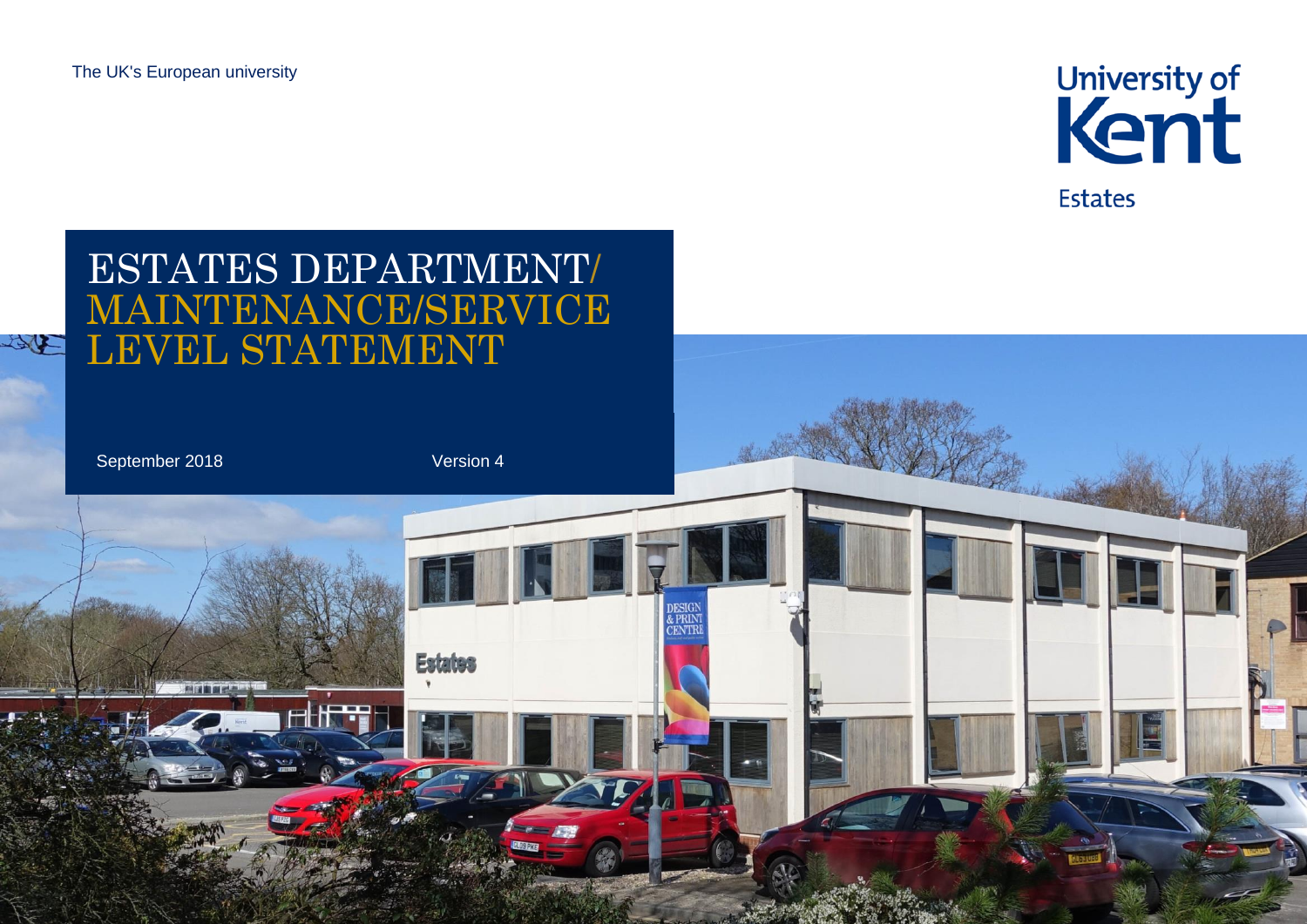### MAINTENANCE

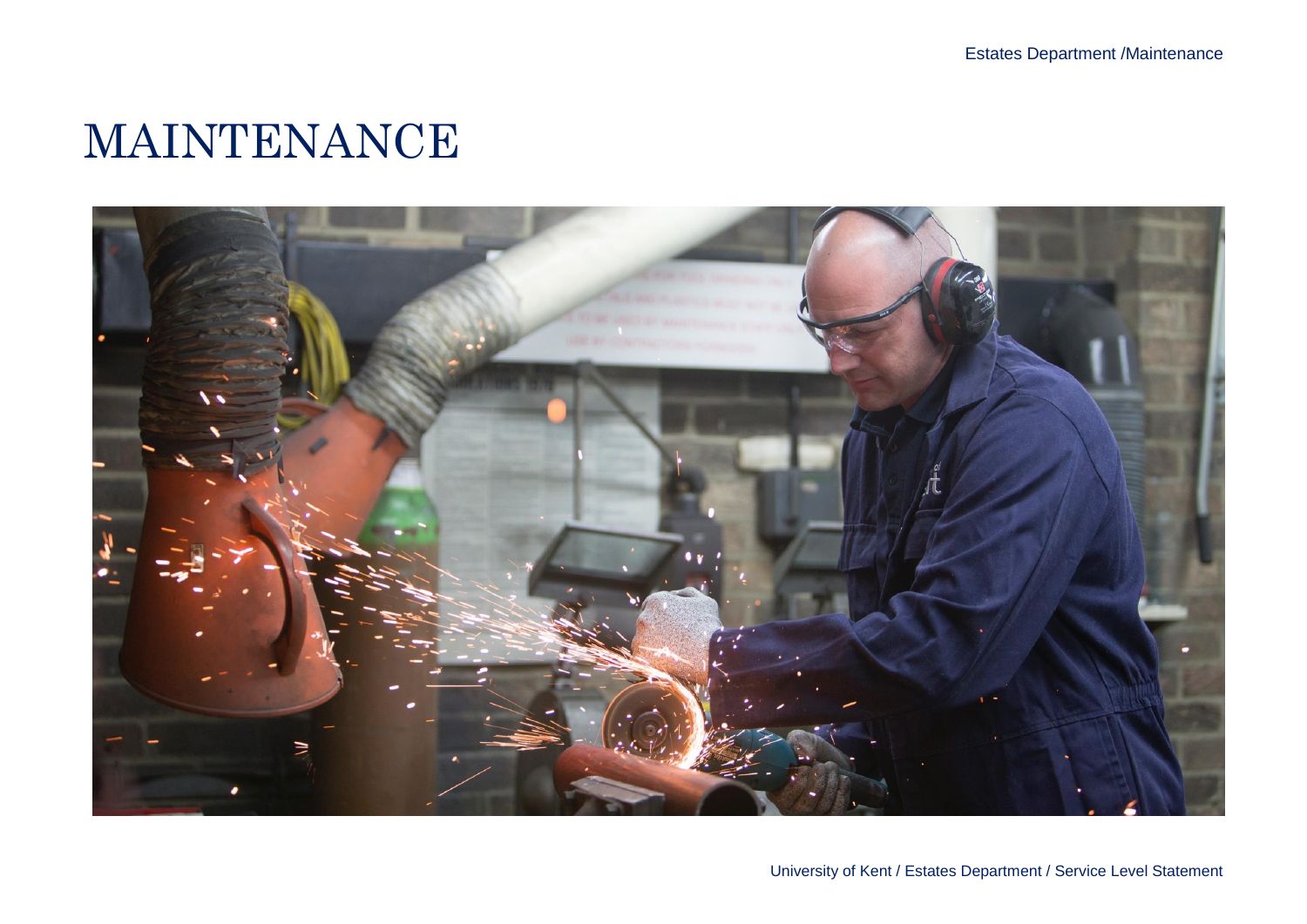## OVERVIEW

The Estates Maintenance Department led by Ron Moore, Assistant Director of Estates (Maintenance & Compliance), are responsible for all Building, Electrical and Mechanical maintenance works at the Canterbury and Medway campuses.

Phil Whittall, Head of Maintenance is responsible for managing the day-today maintenance activities through maintenance managers and their teams.

Paul Potter, Building Manager, leads the team responsible for PPM & reactive work as well as arranging all minor building repair work across the Canterbury Campus including roof, road and footpath repairs and some external signage.

Joy Varghese, Electrical Manager and his team are responsible for electrical PPM and reactive works across the estate.

Colin Flux, Mechanical Manager and his team are responsible for the mechanical PPM and reactive works across the estate.

#### **Ron Moore**

Assistant Director of Estates (Maintenance & Compliance)

\*PPM – Planned Preventative Maintenance

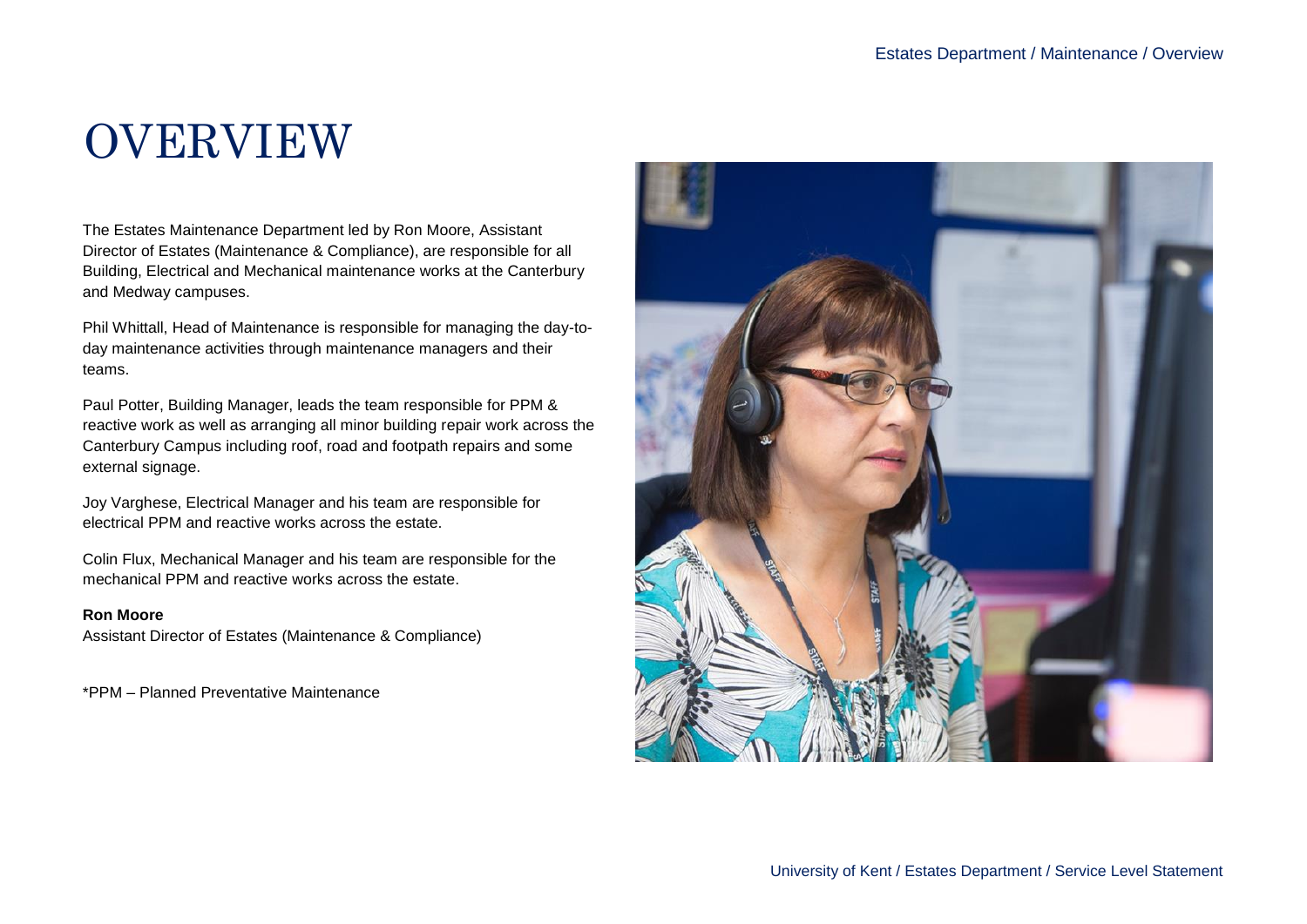### PRIORITIES

**Role –** The Service Level Statement stipulates the maximum time it should take to respond to a specific problem from the time the request is received.

#### **Within 1 hour - Emergency**

- Floods (either from pipework or leaking roofs)
- Glazing (where security or safety is compromised)
- Electrical shutdown of a building
- People trapped in a lift
- Gas leaks
- Fire alarms
- Serious trip hazard
- Bare electrical cables

#### **Within 24 Hours - Urgent**

- No heating (when reported before 3pm)
- No water
- Lighting (where it provides the only illumination in an area)
- Lights on staircases
- No hot water
- Shower not working (where it is the only one in a house)
- Localised electrical failure
- Security lighting
- Blocked toilets or drains
- Lifts out of action
- Corridor lights
- Removal of graffiti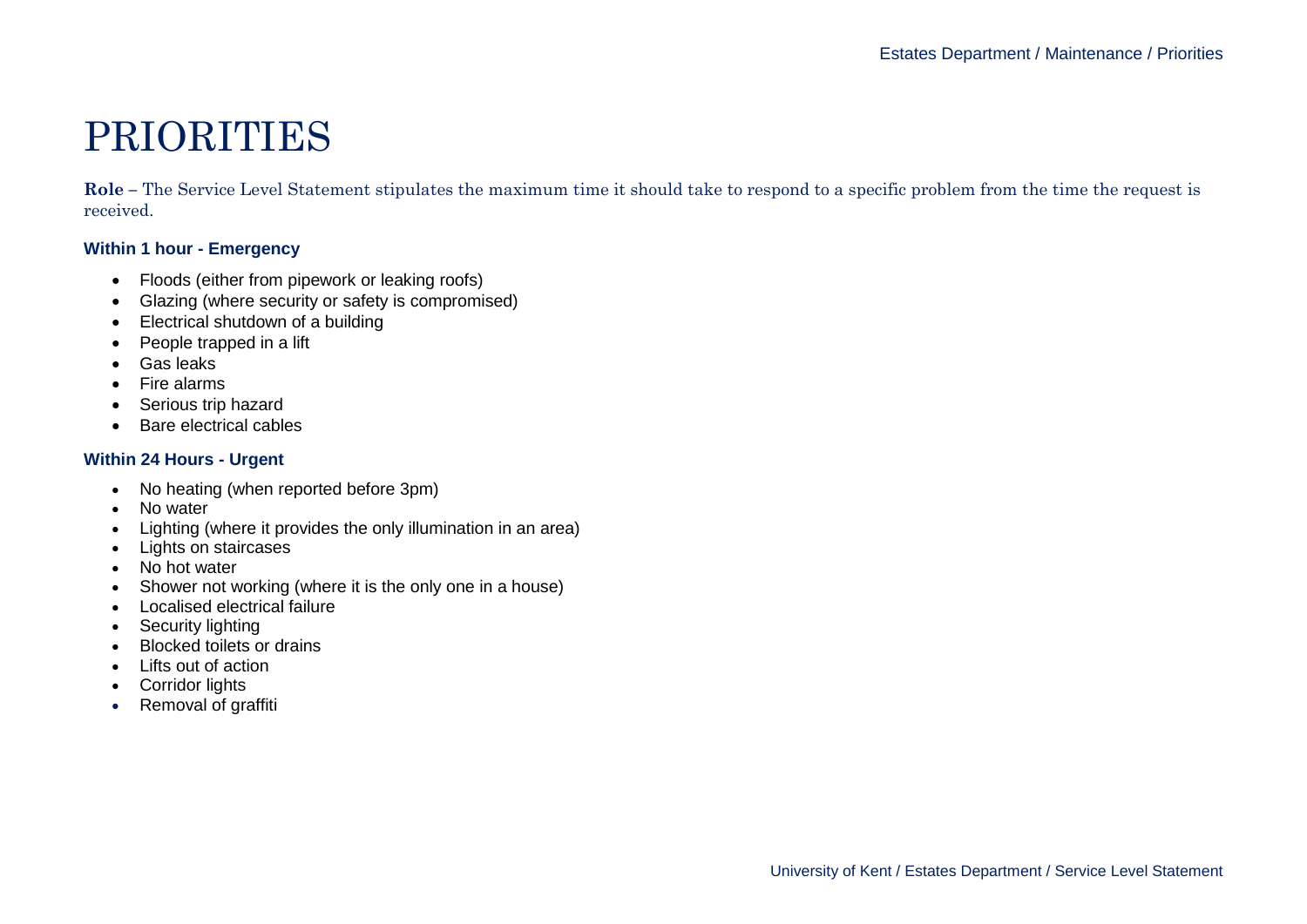#### **Within 5 Working Days - Routine**

- Lighting (where it is one of a number in an area)
- External lighting
- Door closers
- Unable to open windows
- Tiling to showers

#### **Within 20 working days - Scheduled**

• All other maintenance items required

#### **By Agreed Date - Planned**

• All other planned maintenance requests

#### **Work of a rechargeable nature, which requires forward planning**

- Bespoke requests
- Work of a rechargeable nature which requires forward planning (Requests logged via the **[Rechargeable works request](https://www.kent.ac.uk/estates/helpdesk/work-requests/request-details.php)** system)

#### **Customer responsibilities**

In order for us to maintain this level of standard you will need to:

- Keep abreast of all Estates matters via email notifications, notices or any other form of messaging service
- Make themselves familiar with the Estates procedures for reporting faults
- Report all problems to the Estates Customer Services ensuring complete details relating to the fault, including building and room location, exact nature of the problem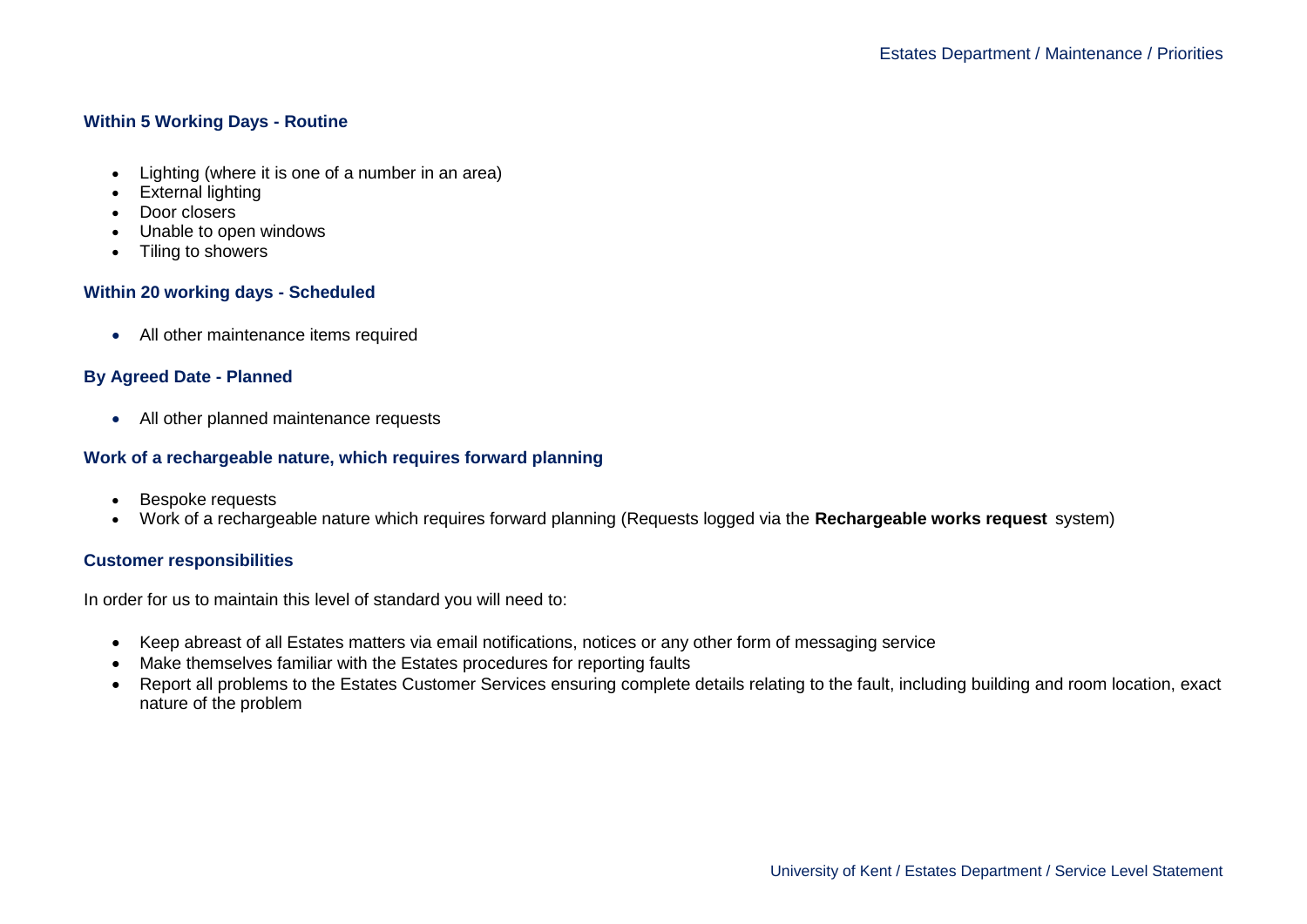#### **Contact points**

| <b>Estates Customer Services</b>    |                                    |                |
|-------------------------------------|------------------------------------|----------------|
| Open from 8am – 5pm Monday - Friday | Estatescustomerservices@kent.ac.uk | 01227 (8)16666 |
| Campus Watch                        |                                    |                |
| For emergency out of hours          |                                    | 01227 (82)3300 |